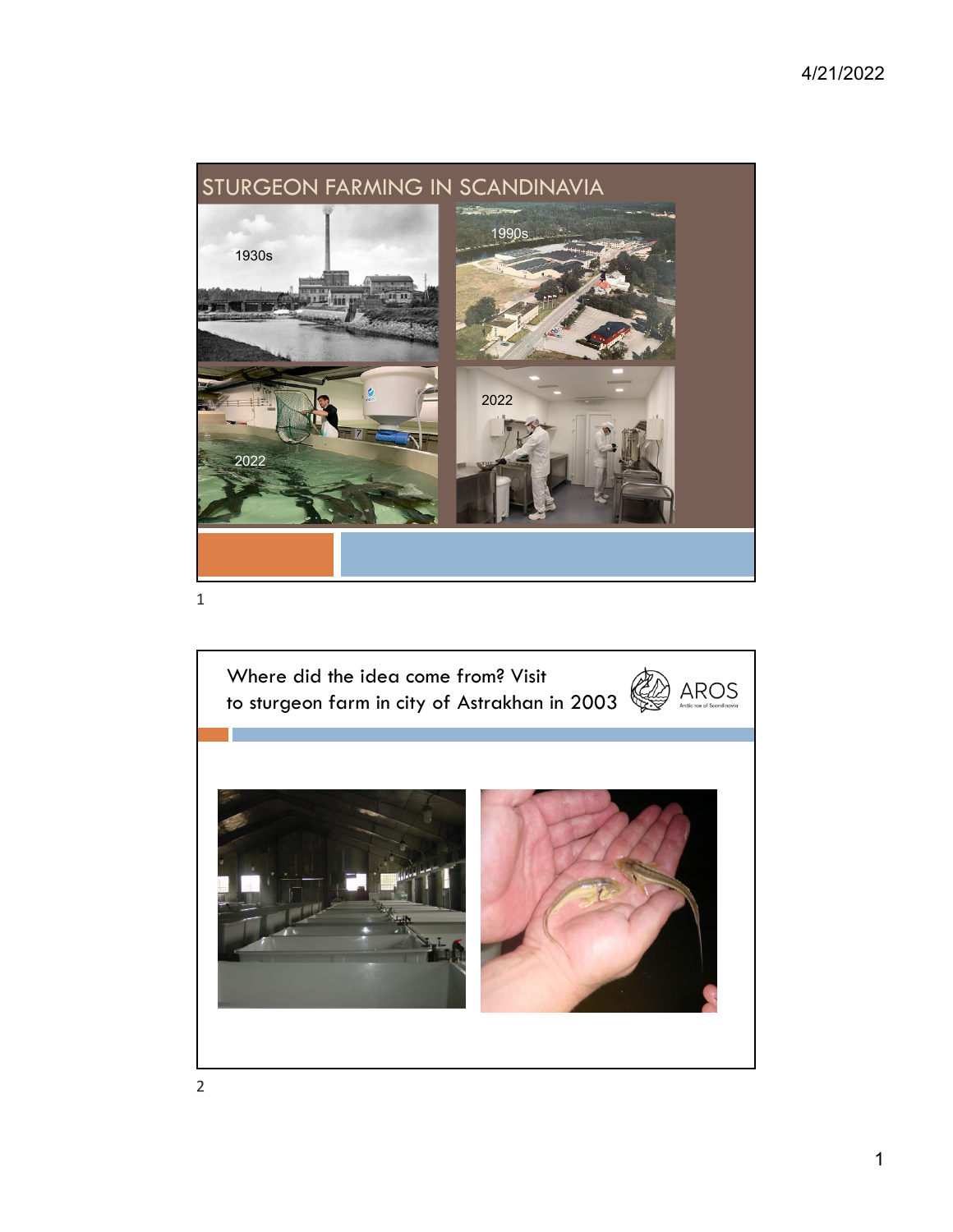

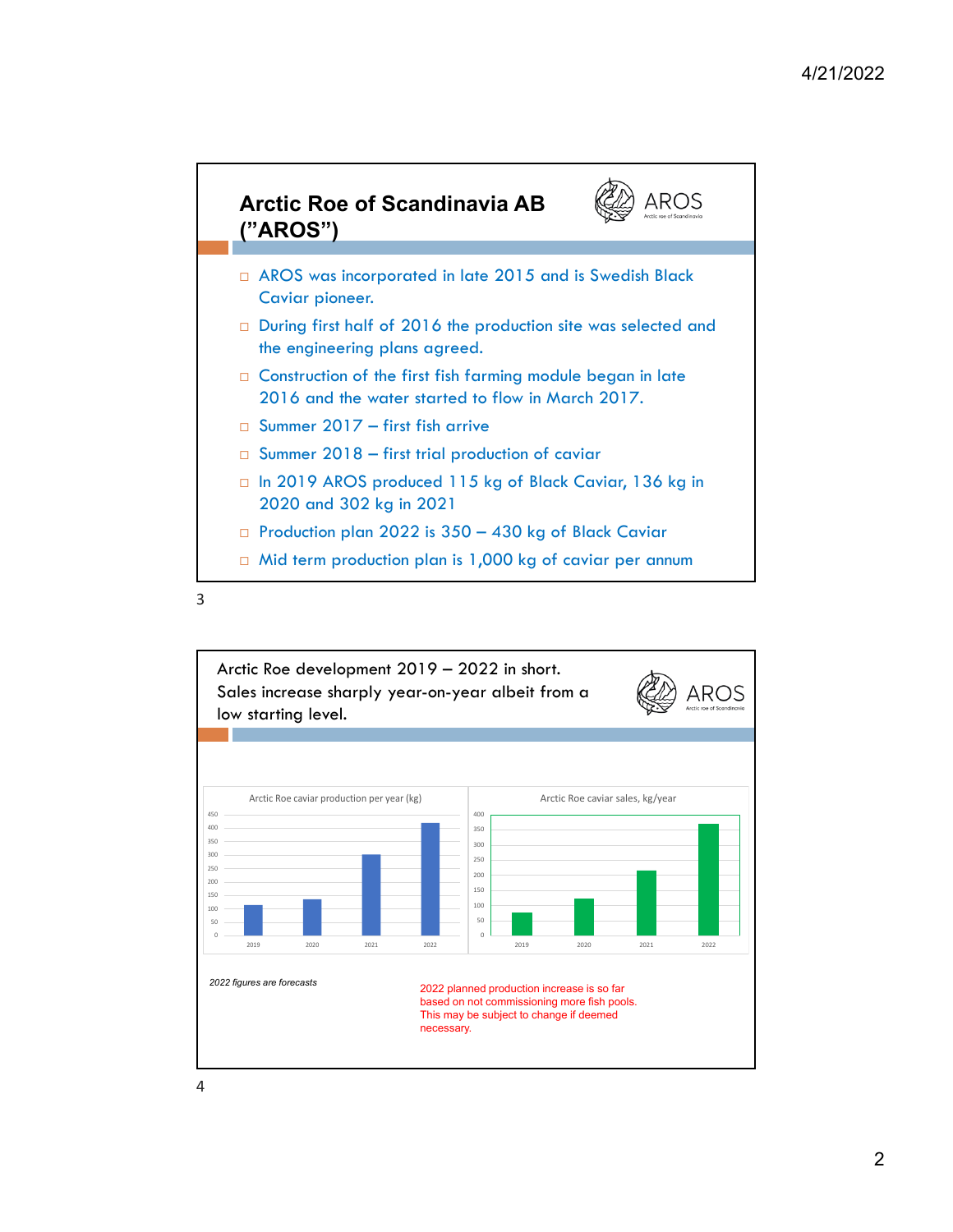

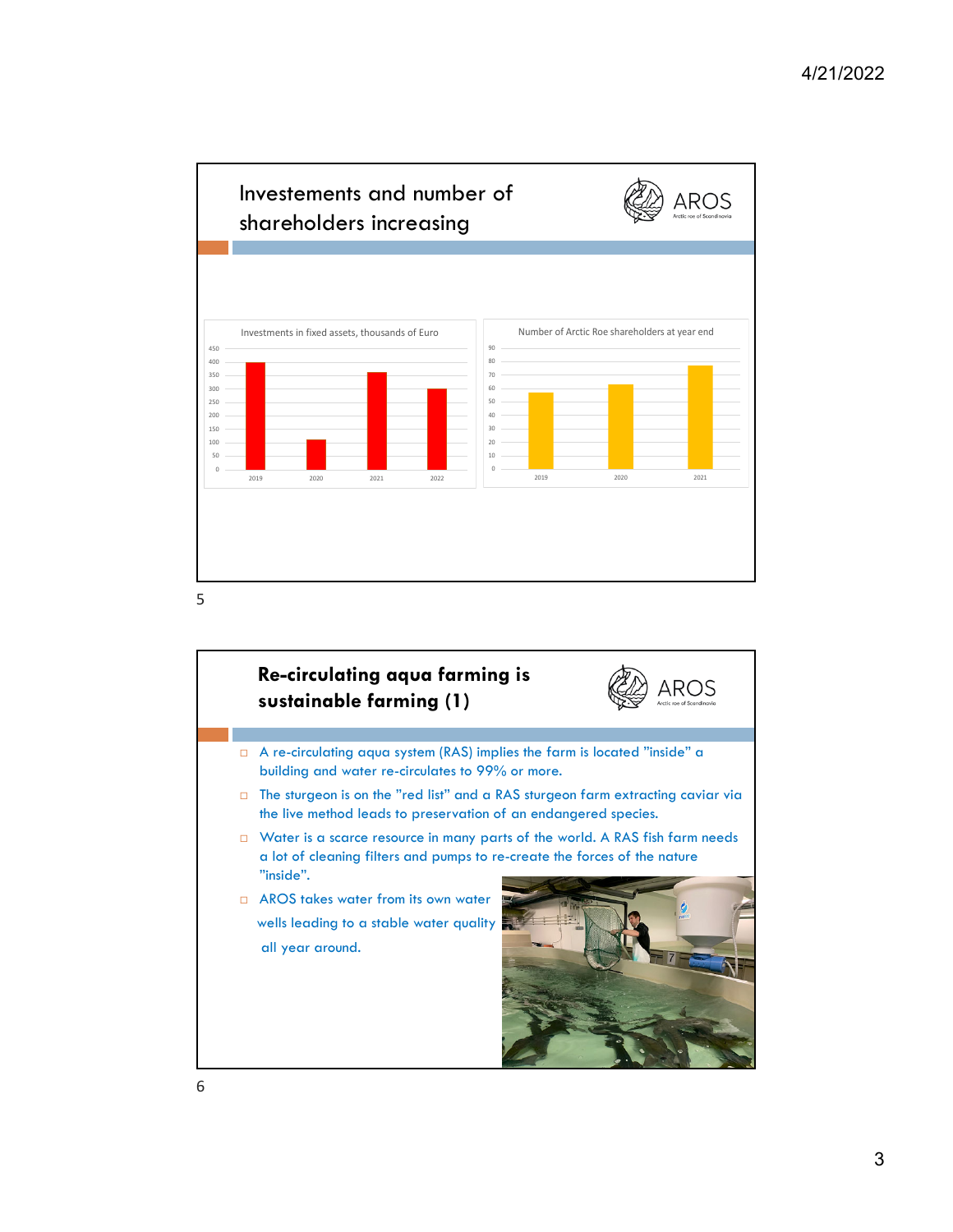AROS



- $\Box$  AROS has invested heavily in heat insulation measures, which means the fish themselves and the energy of the water pumps to a large extent generate the necessary heat needed for optimal fish growth.
- □ The "little tail" of outgoing water from AROS is cleaned a 3rd time at the exit of the plant (mud separation and ozone treatment) before it gets released to the municipal water treatment facility.
- $\Box$  In the future AROs also considers applying aquaponics which means the outgoing tail of water with nutritional value gets cleaned in gravel beds where fruit or vegetables are cultivated.

7

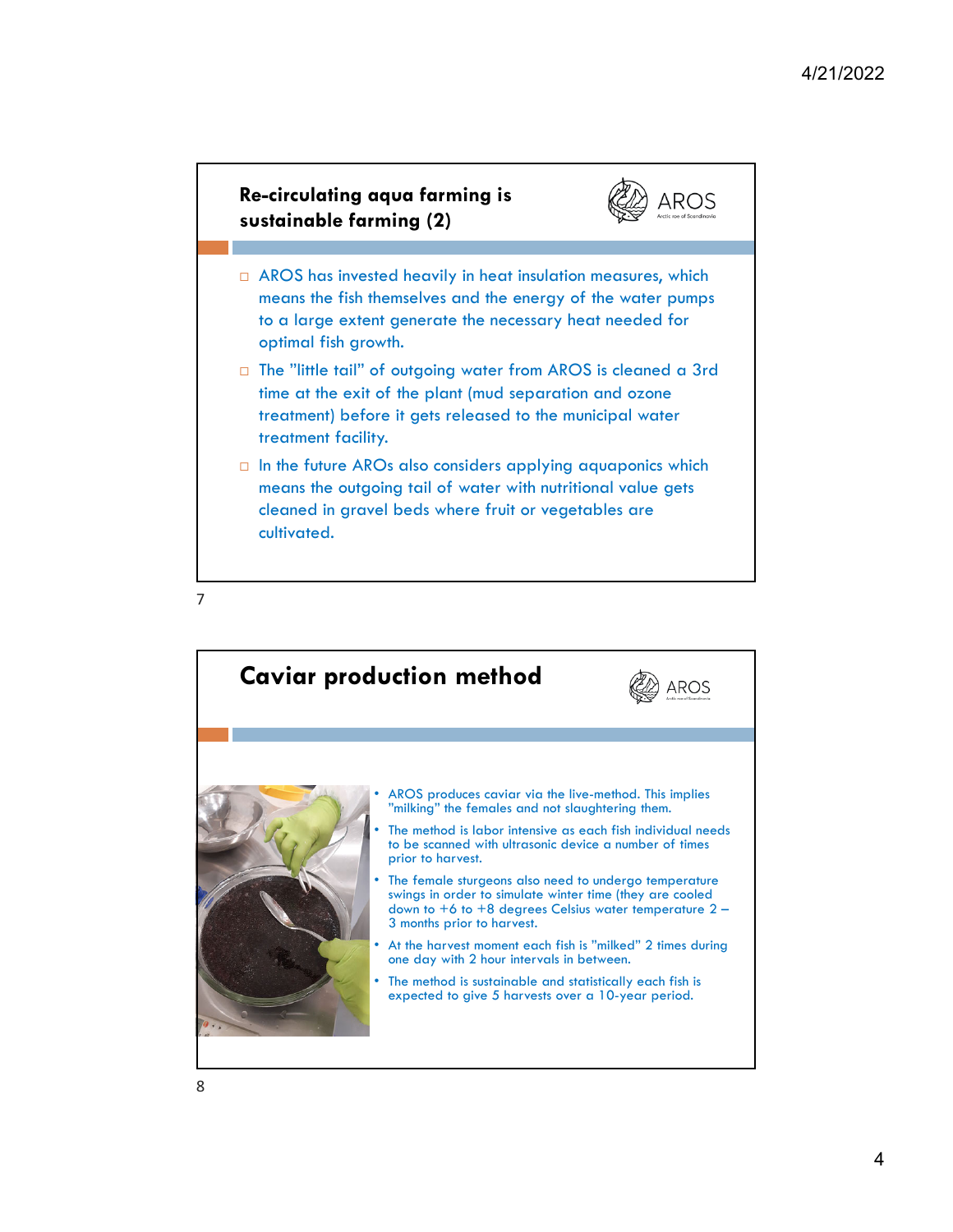

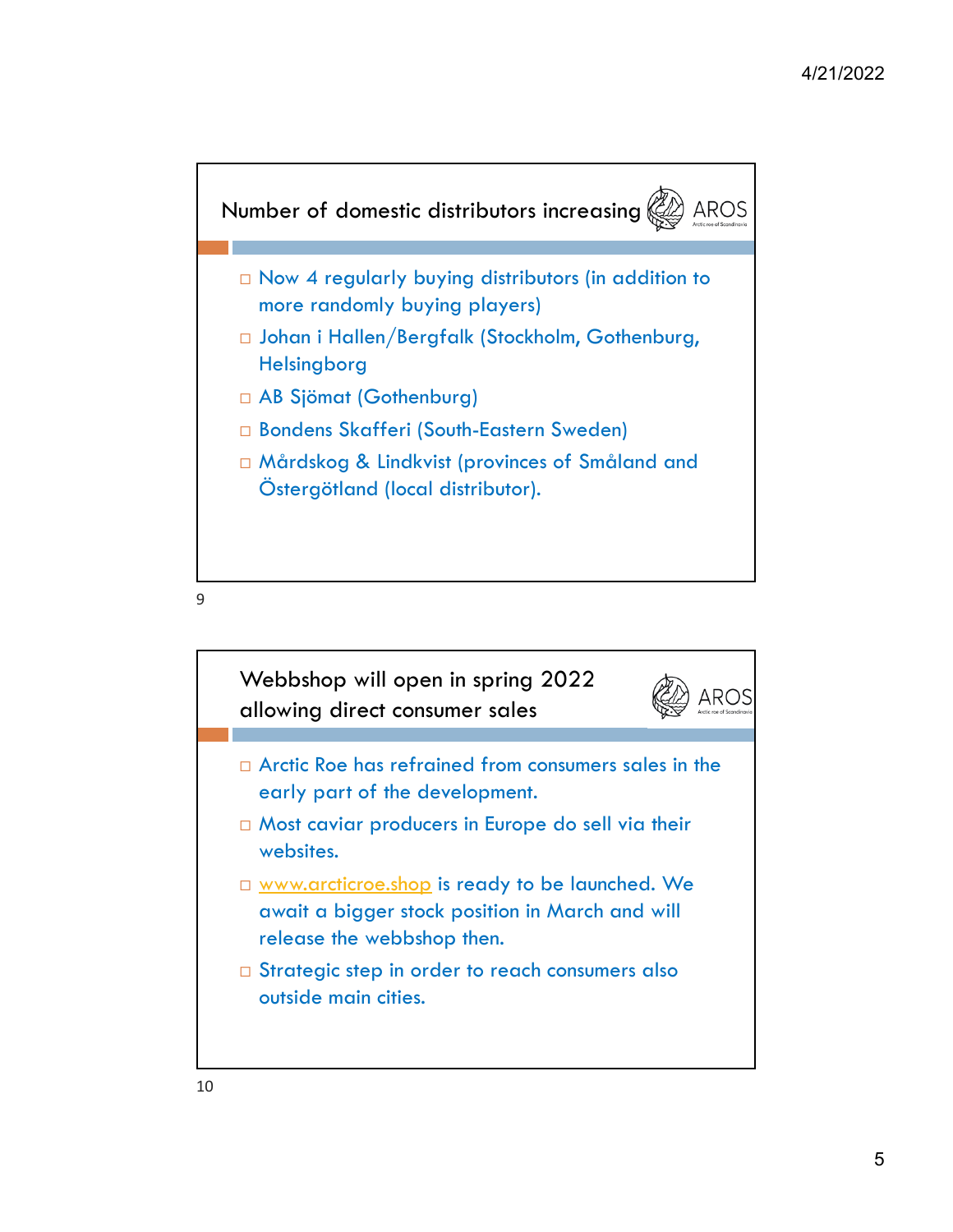

11

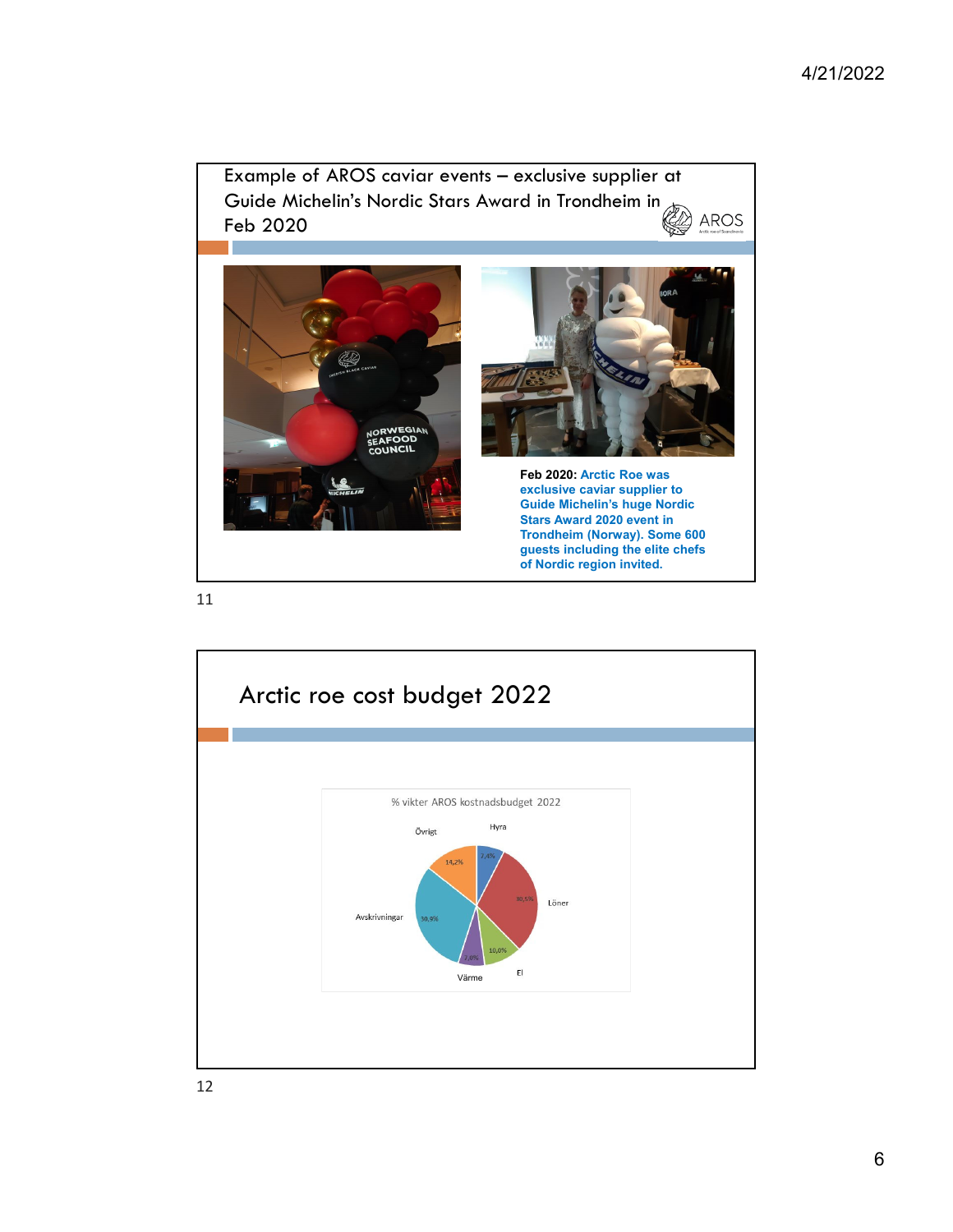

13